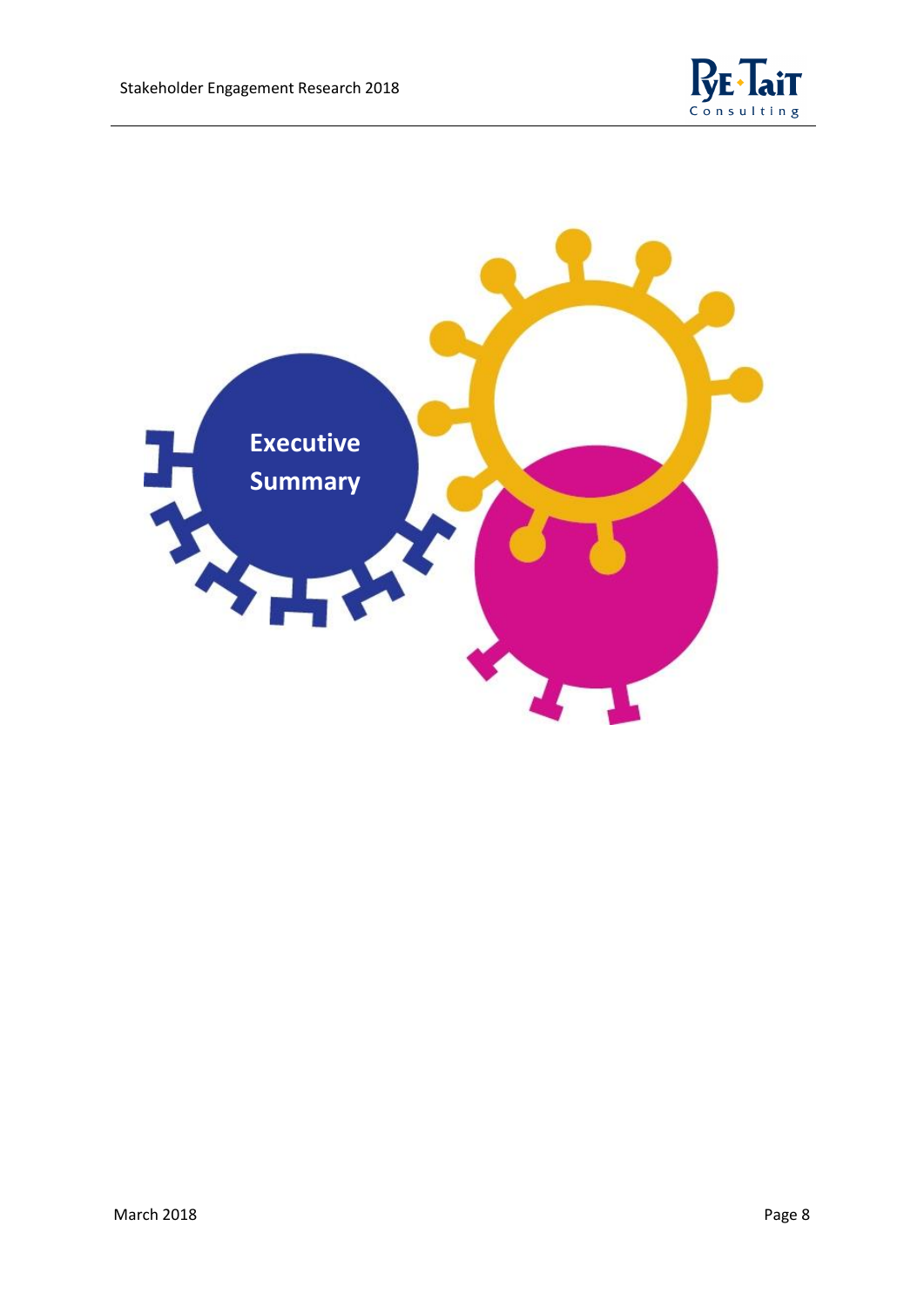

### **Context**

In 2018, the Biotechnology and Biological Sciences Research Council (BBSRC) commissioned Pye Tait Consulting to undertake its third biennial stakeholder engagement research. This research examines BBSRC's progress in relation to its *Corporate Communications and Engagement Strategy* (published in 2015) and gauges shifts in stakeholder perceptions relative to the two previous stakeholder engagement surveys (2016 and 2014). It also explores the potential influence of significant external events on stakeholders' perceptions, such as the UK's vote to leave the European Union and changes to the research funding landscape. On this latter point, from 1<sup>st</sup> April 2018, the seven Research Councils, Innovate UK and Research England will come together under a new organisation, UK Research and Innovation.

The 2018 stakeholder engagement research was undertaken through three strands of fieldwork:

- An online survey of BBSRC's stakeholders (748 responses);
- 35 in-depth telephone interviews with a sample of stakeholders
- Three focus group discussion forums.

The survey results distinguish between the views of BBSRC's main stakeholder groups, notably those from academia, industry, government/policy stakeholders and Non-Governmental Organisations (NGOs)<sup>1</sup>. Statistical significance tests have been carried out on key questions to assess whether differences in the distribution of results per stakeholder group are due to chance or whether they represent meaningful differences between the groups. The term 'significant' is therefore used throughout this report to denote statistically significant differences.

A summary of the main messages from the research are set out, below, under thematic headings. Each section begins with headline measures and trends from the survey, followed by qualitative insights and discussion.

**.** 

<sup>1</sup> A non-governmental organisation (NGO) is any non-profit, voluntary citizens' group which is organised on a local, national or international level.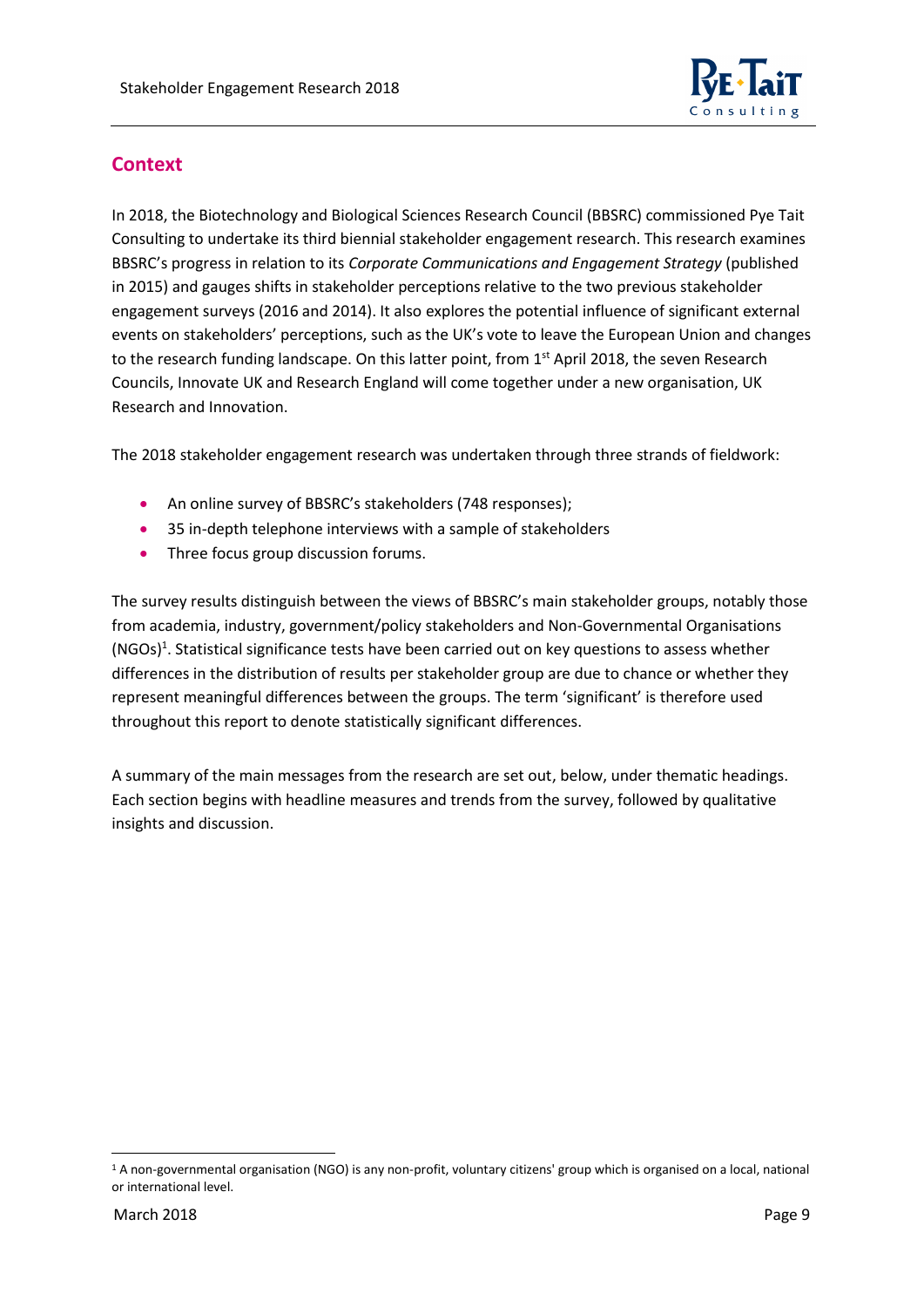# **Awareness and understanding**

| <b>Headline measure</b>                       | % of respondents<br>(or average<br>ratings) $-2018$ | <b>Change in</b><br><b>2018 from</b><br>2016 scores | <b>Change in</b><br><b>2018 from</b><br>2014 scores |
|-----------------------------------------------|-----------------------------------------------------|-----------------------------------------------------|-----------------------------------------------------|
| Stakeholders are knowledgeable about BBSRC    | 90%                                                 | $+2$                                                | +6                                                  |
| BBSRC is associated with knowledge exchange   |                                                     |                                                     |                                                     |
| and innovation                                | 81%                                                 | $+23$                                               |                                                     |
| BBSRC is associated with leadership and       |                                                     |                                                     |                                                     |
| influence                                     | 42%                                                 | $+22$                                               | N/A                                                 |
| <b>BBSRC</b> keeps stakeholders well informed |                                                     |                                                     |                                                     |
|                                               | 79%                                                 | $+5$                                                | +6                                                  |

The vast majority of surveyed stakeholders (90%) know a great deal or a fair amount about BBSRC and this has increased consistently since 2014. Academics and NGOs feel especially knowledgeable (98% and 90% respectively), although government/policy and industry stakeholders less so (79% and 76%, respectively). The differences between these stakeholder groups indicate that BBSRC could do more to better understand and respond to what each of these audiences need from their relationship with BBSRC, using targeted and tailored communications. This is discussed further under the section 'Interactions and Communications'.

Almost all stakeholders associate BBSRC with research grants (97%), followed by knowledge exchange and innovation (81%). They identify least with BBSRC having a leadership and influence role (42%) although good progress has been made since 2016, with an increase of 22% associating BBSRC with this area. Stakeholders generally feel that BBSRC provides a strong voice for bioscience and been innovative in its approaches for creating impact and strengthening doctoral training. However, there is uncertainty around BBSRC's ability to maintain autonomy and leadership within UK Research and Innovation, which is discussed further under the section 'Future Priorities'.

More than three quarters of stakeholders (79%) believe that BBSRC keeps them very or fairly well informed about its work, with performance having consistently strengthened since 2014. Academics feel most informed (87%), compared with 66% of industry and 64% of government /policy stakeholders. While these percentages are still generally high, they once again suggest that BBSRC could find ways of engaging more successfully with specific groups of stakeholders.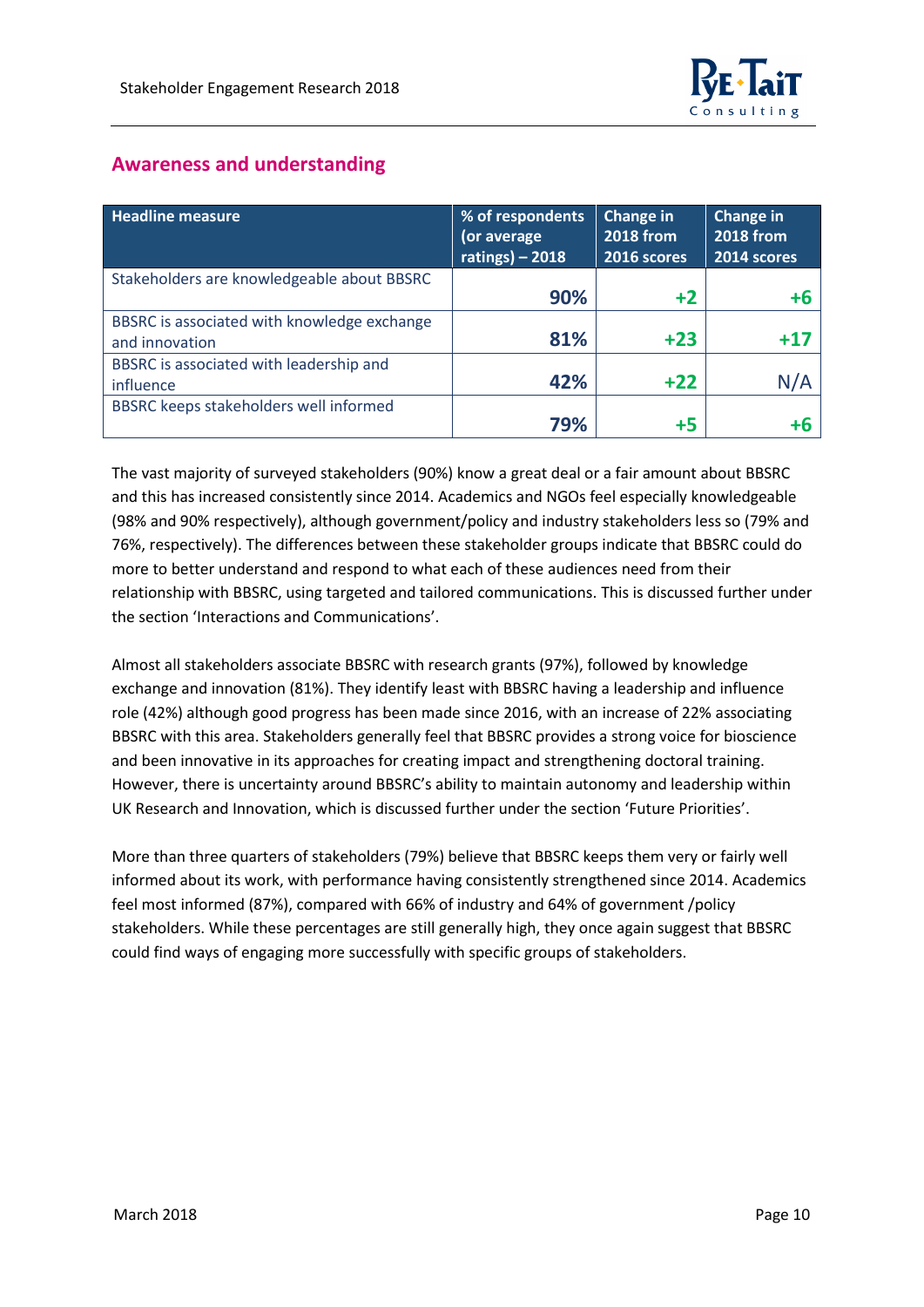

# **Working relationships**

| <b>Headline measure</b>                                 | % of respondents<br>(or average<br>ratings) $-2018$ | <b>Change in</b><br><b>2018 from</b><br>2016 scores | Change in<br><b>2018 from</b><br>$2014$ scores |
|---------------------------------------------------------|-----------------------------------------------------|-----------------------------------------------------|------------------------------------------------|
| BBSRC is easy to work with                              | 55%                                                 | -9                                                  |                                                |
| Desire to work more closely with BBSRC in the<br>future | 60%                                                 | $+4$                                                | +4                                             |
| Extent to which BBSRC adds value (rating)               | 7.1                                                 | $-0.3$                                              |                                                |

BBSRC manages a diverse portfolio of stakeholders that appears to have been growing in number over recent years (see Table 27). Stakeholders have different individual views on what they feel BBSRC's funding priorities should be (covered in more detail in the section 'Performance and Impact') and since 2014 an increasing proportion (now 60%) say they would like to work more closely with BBSRC. A minority of stakeholders mention having experienced decreasing levels of strategic contact with BBSRC, especially with senior BBSRC staff. Industry stakeholders tend to see BBSRC as being comparatively more supportive of academia and are of the view that, to ensure research has more tangible and meaningful benefits for industry, BBSRC should involve businesses more directly when shaping its strategic direction and funding priorities. These findings emphasise how BBSRC needs to remain as inclusive as possible, whilst at the same time managing stakeholder expectations.

Most stakeholders generally feel that BBSRC is easy to work with (55%). This is highest among academics (66%) and lowest among industry (39%) – a significant finding. BBSRC also adds value to stakeholders' organisations, with the survey returning an average added value rating of 7.1 out of 10. This is highest among academics (8.3) and lowest among industry stakeholders (5.0) – again a significant difference. Two thirds of stakeholders (66%) believe BBSRC could add more value to their organisation, for example by enabling and promoting more collaborative and cross-disciplinary research, especially at the interface between bioscience research and the physical and social sciences, as well as encouraging a more flexible portfolio of funded projects and being less risk averse.

#### **Interactions and communications**

| <b>Headline measure</b>                                    | % of respondents<br>(or average<br>ratings) $-2018$ | $\vert$ Change in<br><b>2018 from</b><br>2016 scores | Change in<br><b>2018 from</b><br>2014 scores |
|------------------------------------------------------------|-----------------------------------------------------|------------------------------------------------------|----------------------------------------------|
| The frequency of BBSRC's communications are<br>about right | 71%                                                 | N/A                                                  | N/A                                          |
| <b>BBSRC</b> communicates well                             | 74%                                                 | N/A                                                  | N/A                                          |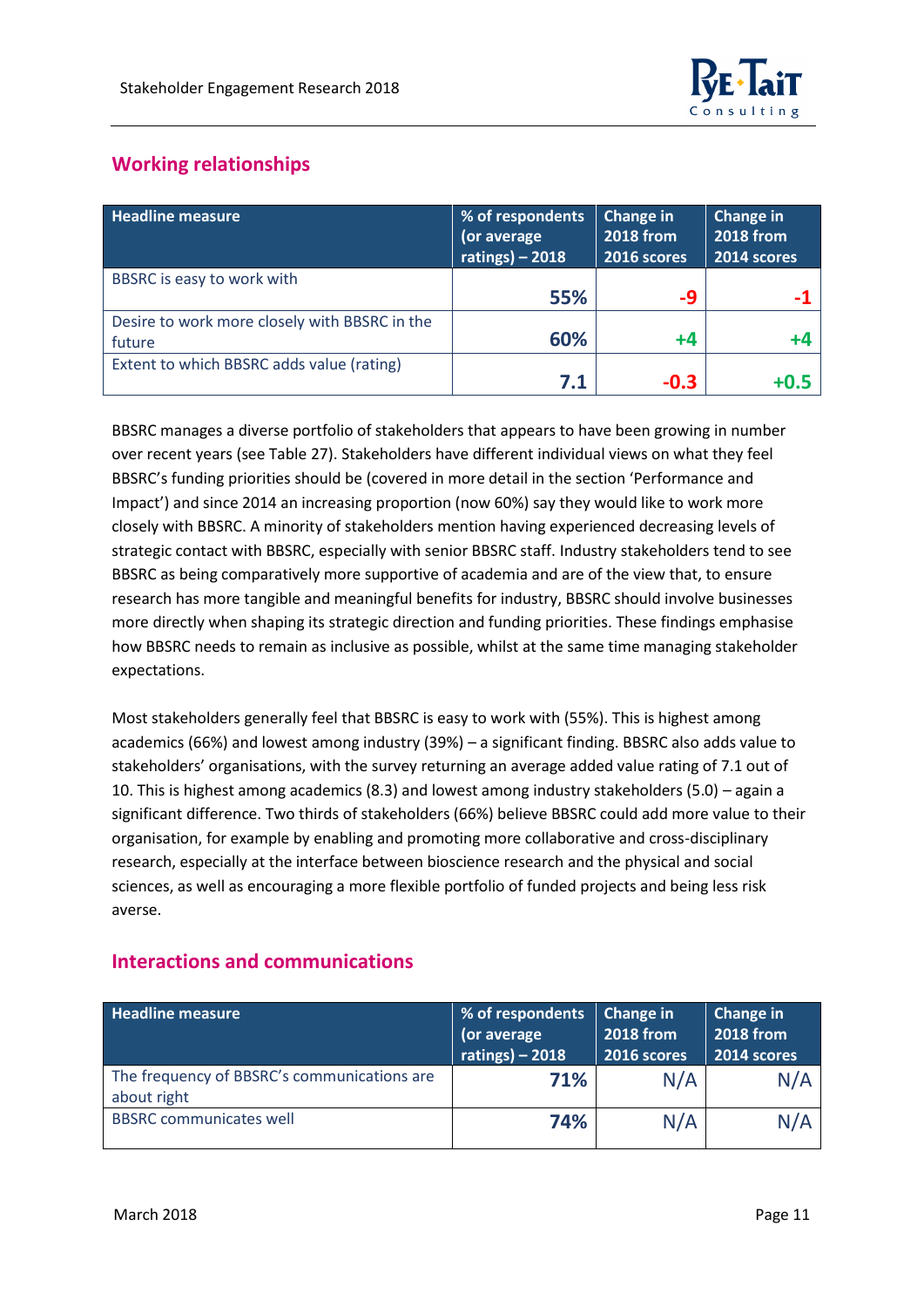

Almost three quarters of surveyed stakeholders (74%) believe that BBSRC communicates well with their organisation. This is high across all stakeholder groups although there is a significant difference between academics (80%), government/policy stakeholders (64%) and industry (63%). Qualitative discussions reveal that stakeholders would welcome more targeted and tailored communications that chime with their organisation's needs and priorities. Furthermore, a minority commented that it can sometimes be difficult to reach the right person within BBSRC, or feel that changes to BBSRC staff has reduced levels of expert knowledge in some specialist areas. A fifth of industry stakeholders say that they interact with BBSRC less often than yearly or never.

Most stakeholders rate all forms of interaction with BBSRC to be generally effective. This is especially the case for face to face contact, with 91% of the view this is effective, although only 40% say that they currently interact with BBSRC in this way. Stakeholders value meetings that help to shape funding priorities (with particular praise for the 'Town Hall' meetings), which this ties in with a desire among most surveyed stakeholders for closer and more strategic engagement with BBSRC.

| <b>Headline measure</b>                                | % of respondents<br>(or average<br>ratings) $-2018$ | Change in<br><b>2018 from</b><br><b>2016 scores</b> | <b>Change in</b><br><b>2018 from</b><br>2014 scores |
|--------------------------------------------------------|-----------------------------------------------------|-----------------------------------------------------|-----------------------------------------------------|
| Stakeholders would speak highly of BBSRC<br>unprompted | 22%                                                 | -5                                                  |                                                     |
| BBSRC effectively communicates its impact              | 57%                                                 | $+8$                                                | N/A                                                 |

## **Performance and impact**

The qualitative research has revealed that BBSRC is perceived to have many strengths. Stakeholders acknowledge BBSRC's vital role in funding UK bioscience research and promoting collaboration between academia and industry. They are proud to be associated with BBSRC and recognise that it treads a difficult line in balancing the needs of government, universities, industry, the public and students. Stakeholders praise the impactful translational science emerging from institutes that have received funding from BBSRC, the value of Doctoral Training Partnerships (DTPs) in nurturing new talent, and support for entrepreneurship such as through BBSRC's Innovator of the Year Awards. Additionally, focus group participants remarked that BBSRC is open to having discussions with the research community to help them get a better understanding about funding calls and value the opportunity for dialogue with BBSRC.

Almost two thirds of surveyed stakeholders would speak highly of BBSRC to others (64%), including 22% without being asked. This has reduced slightly from 74% since 2016. Surveyed academics are BBSRC's strongest advocates, with 70% saying they would speak highly, compared with 51% of industry stakeholders – a significant difference. Qualitative discussions reveal that it can be harder for industry stakeholders to identify with the research that BBSRC funds, notably the extent to which it relates to their own work and how much direct value they believe it will bring to their part of the industry. Indeed, several industry stakeholders commented that they have a closer relationship with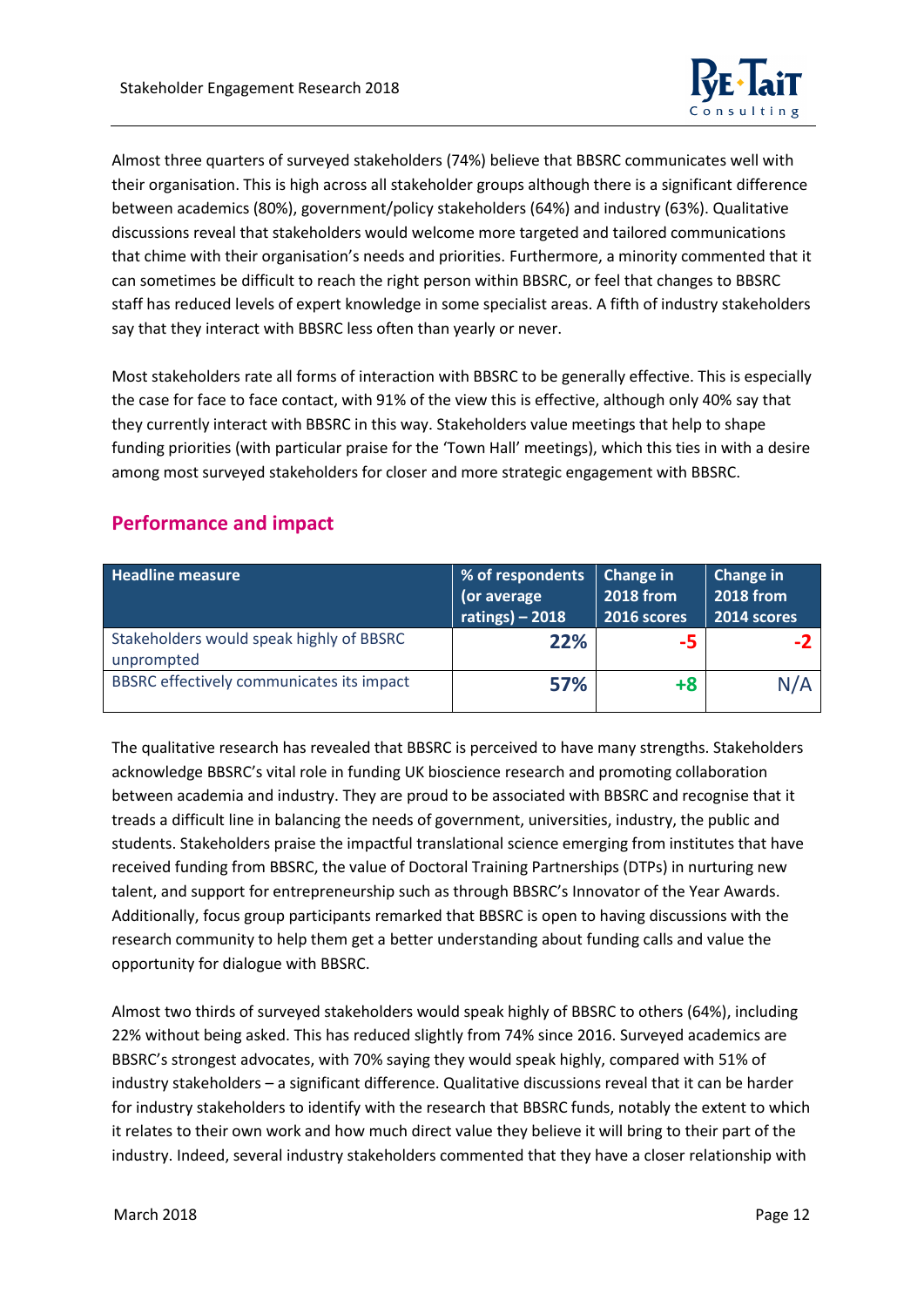

Innovate UK than BBSRC. This is not necessarily a bad thing, but ties in with a desire among stakeholders for more joined up working between the Research Councils.

In terms of how BBSRC manages grant applications, there is some frustration, especially among academics, where proposals appear to "fall between the cracks" of Research Council remits. This is observed where applicants extend beyond BBSRC's bioscience remit, for example into the medical sphere. Stakeholders would like to see a more integrative 'cross-Council' approach to research funding, with better recognition of interdisciplinary working as something to be encouraged. There is a strong opportunity here under UK Research and Innovation – discussed in more detail in the section 'Future Priorities'.

Additionally, the focus groups generated substantial discussion regarding the balance that BBSRC strikes between funding fundamental exploratory research, alongside industry-applied research. Academics generally consider it vital that BBSRC does not lose sight of the former, making the point that without sufficient high-quality underpinning research then there will be insufficient pipeline to support future translational research. Industry stakeholders tend to place more value on applied research.

Finally, when asked the extent to which they feel BBSRC contributes to economic and social impact, surveyed stakeholders returned an average rating of 6.7 out of 10. This is highest among academics (7.1) although somewhat lower among industry stakeholders (6.0) and NGOs (5.0) – a significant difference. The majority of surveyed stakeholders believe BBSRC communicates its impact effectively (57%), which is a rise of 8% since 2016.

#### **Vision and strategic direction**

| <b>Headline measure</b>                          | % of respondents<br>or average<br>ratings) $-2018$ | Change in<br><b>2018 from</b><br>2016 scores | Change in<br><b>2018 from</b><br>2014 scores |
|--------------------------------------------------|----------------------------------------------------|----------------------------------------------|----------------------------------------------|
| Extent to which stakeholders are familiar with   |                                                    |                                              |                                              |
| <b>BBSRC's Mission and Vision</b>                | 6.0                                                | $-0.7$                                       | $-0.3$                                       |
| Extent to which stakeholders think BBSRC         |                                                    |                                              |                                              |
| achieves its Vision                              | 6.5                                                | 0.0                                          | $+0.2$                                       |
| Extent to which stakeholders share BBSRC's       |                                                    |                                              |                                              |
| <b>Vision</b>                                    | 7.4                                                | $-0.6$                                       | $-0.3$                                       |
| The UK has a world leading position in           |                                                    |                                              |                                              |
| bioscience                                       | 83%                                                | -5                                           |                                              |
| The UK's international position in bioscience is |                                                    |                                              |                                              |
| due to BBSRC                                     | 76%                                                | -3                                           |                                              |

Stakeholders broadly share BBSRC's Vision, especially as beneficiaries of funding for projects that are aligned to BBSRC's priority areas of work. Several describe this Vision as *"compelling"* and *"inspirational",* commenting that *"we are all striving for the same thing".* Those less aligned with BBSRC's Vision tend to identify less with high level Vision statements and find it easier to understand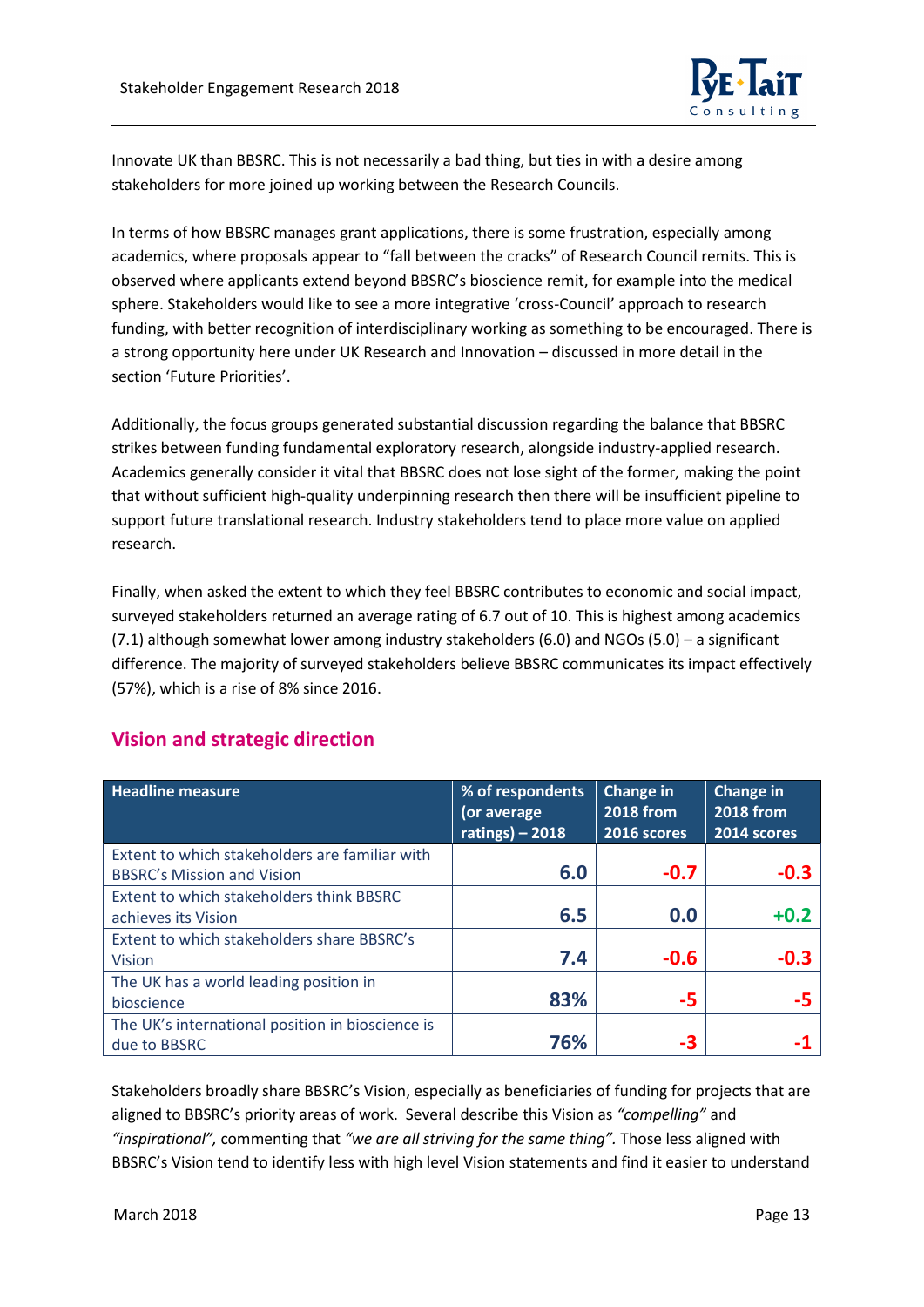

and relate to more specific objectives that their organisations work to, for example relating to providing industry-led advice, products and services.

Most surveyed stakeholders (83%) agree that the UK has a world-leading position in bioscience, with consistently favourable views across the stakeholder groups. More than three quarters (76%) agree that the UK's international position in relation to bioscience is due to the BBSRC, especially among academics (80%) compared with a significantly lower 68% of industry stakeholders.

### **Future priorities**

To ensure UK bioscience continues to be prosperous and world-leading, BBSRC and the research community need to respond to a number of priority changes and developments. Surveyed stakeholders were asked to what extent they think that a more strategic approach to tackling science challenges, such as through the Global Challenges Research Fund (GCRF) and the Industrial Strategy Challenge Fund (ISC), will support BBSRC's influence in bioscience. The majority (59%) believe that this would be the right approach to take. In contrast to other results, academics are comparatively less favourable here, with 53% supporting this approach, compared with 61% of government/policy stakeholders, 64% of industry stakeholders and 80% of NGOs.

While some stakeholders are complimentary about BBSRC's efforts to align itself with government and the industrial strategy, saying that *"there seems to be a good synergy",* academic stakeholders in particular wish to avoid a perceived risk of BBSRC being *"pressured"* by government to tip the balance too strongly in favour of strategic and applied research at the expense of fundamental research.

The UK's impending exit from the European Union is one of the foremost concerns for BBSRC's stakeholders. Whilst offering potential opportunities in terms of collaboration beyond Europe, stakeholders have identified three main risks that they believe must be overcome: 1) continued access to EU funding; 2) being able to attract and retain high quality research scientists from the EU; and 3) sustaining EU partnerships.

Survey respondents and focus group participants tended to use the term *"uncertainty"* in the context of BBSRC's forthcoming role under the auspices of UK Research and Innovation<sup>2</sup>. Several anticipate a *"business as usual"* environment for the foreseeable future, with change expected to be evolutionary rather than revolutionary. The launch of UK Research and Innovation is seen by many as a positive opportunity for enabling more joined-up working and cross-Council collaboration, although noting that BBSRC must ensure it maintains a strong voice for bioscience to attract sufficient funding on which UK bioscience is heavily dependent.

 $\overline{a}$ 

<sup>2</sup> From April 2018, the seven Research Councils, Innovate UK and Research England will come together under a new organisation, UK Research and Innovation, to provide a strong voice internationally on behalf of UK research. Source: UKRI Official Narrative.